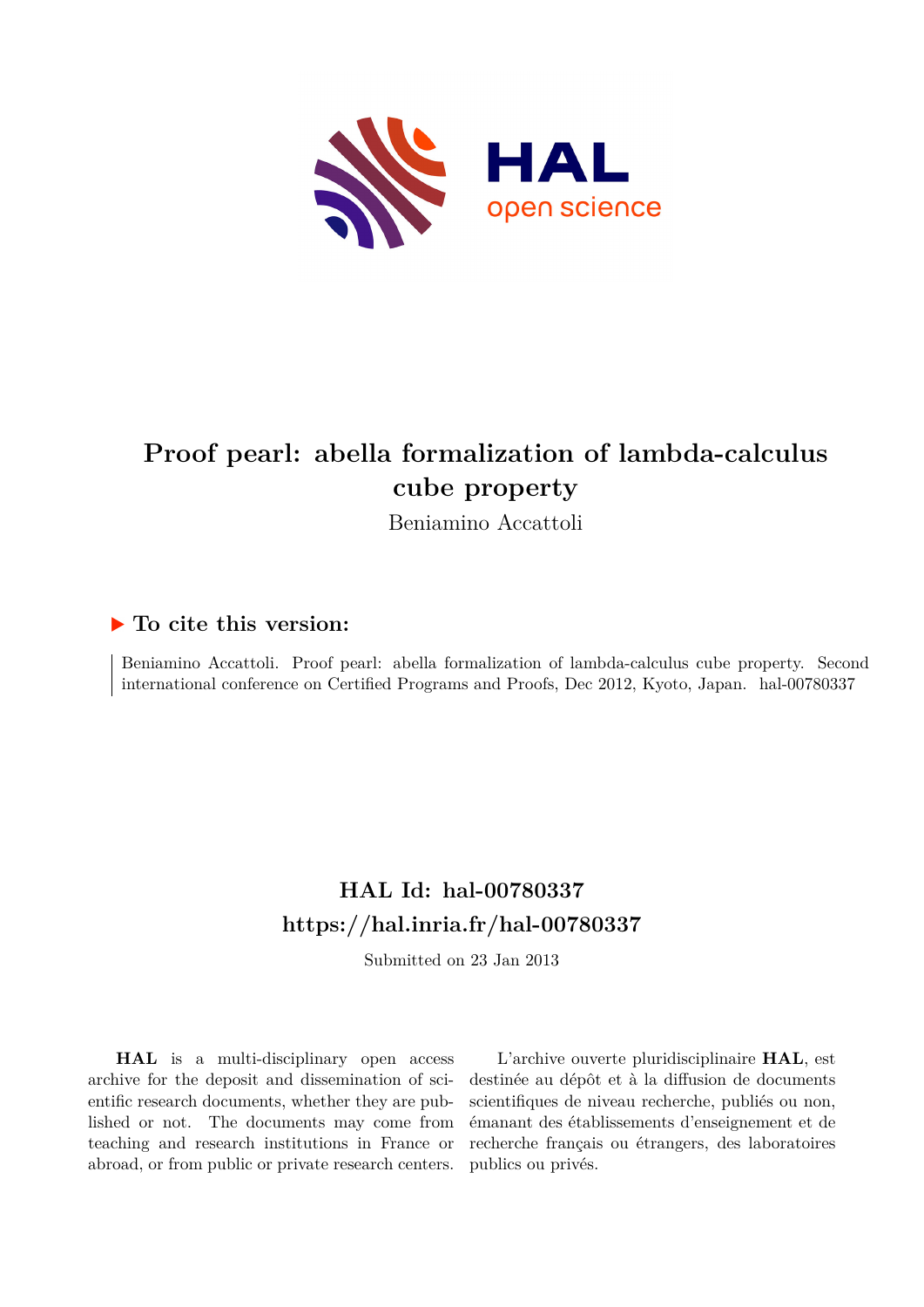### **Proof Pearl: Abella Formalization of** *λ***-Calculus Cube Property**

Beniamino Accattoli

INRIA and LIX (Ecole Polytechnique) - Palaiseau, France ´ Carnegie Mellon University - Pittsburgh, PA, USA

**Abstract.** In 1994 Gerard Huet formalized in Coq the cube property of λ-calculus residuals. His development is based on a clever idea, a beautiful inductive definition of residuals. However, in his formalization there is a lot of noise concerning the representation of terms with binders. We re-interpret his work in Abella, a recent proof assistant based on higher-order abstract syntax and provided with a nominal quantifier. By revisiting Huet's approach and exploiting the features of Abella, we get a strikingly compact and natural development, which makes Huet's idea really shine.

#### **1 Introduction**

The confluence or Church-Rosser theorem of  $\lambda$ -calculus has been formalized in several proof assistants, and it is probably the theorem with the highest number of formalized proofs [26,31,21,32,27,30,17,5,16]. In [17] Huet formalizes in Coq also a deeper result, the cube property of  $\lambda$ -calculus residuals (due to Jean-Jacques Lévy  $[20,4]$ ). This paper presents a new, simple formalization of this result, developed in Abella [9,8], a recent proof-assistant based on higherorder abstract syntax (HOAS) [7,23] and provided with a nominal quantifier [13,12,11,24,10,2].

Residual systems are a standard tool in rewriting [20,18,19,22,15,3,34]. In particular, they are at the basis of the advanced rewriting theory of  $\lambda$ -calculus and orthogonal rewriting systems (standardization, neededness, L´evy's families and optimality, inside-out reductions, see [20,18,19,3,34]). Roughly, one first introduces a mechanism to track redexes along reductions (typically using positions or underlinings), so that it is possible to say which are the residuals of a redex r after another redex. Then, one shows that any given span  $u_2 \leftarrow t \rightarrow u_1$  can be closed by simply reducing on both sides the residuals of one redex after the other. The idea is that residuals refine confluence providing a *minimal* closure of confluence diagrams. The abstract theory of residual systems—which is independent from  $\lambda$ -calculus—is based on three axioms, the cube property plus two other minor axioms (see [34], Chapter 8.7). The development in this paper essentially proves that  $\lambda$ -calculus admits a residual system, but we will not enter into the details of the abstract theory.

C. Hawblitzel and D. Miller (Eds.): CPP 2012, LNCS 7679, pp. 173[–187,](#page-15-0) 2012.

<sup>-</sup>c Springer-Verlag Berlin Heidelberg 2012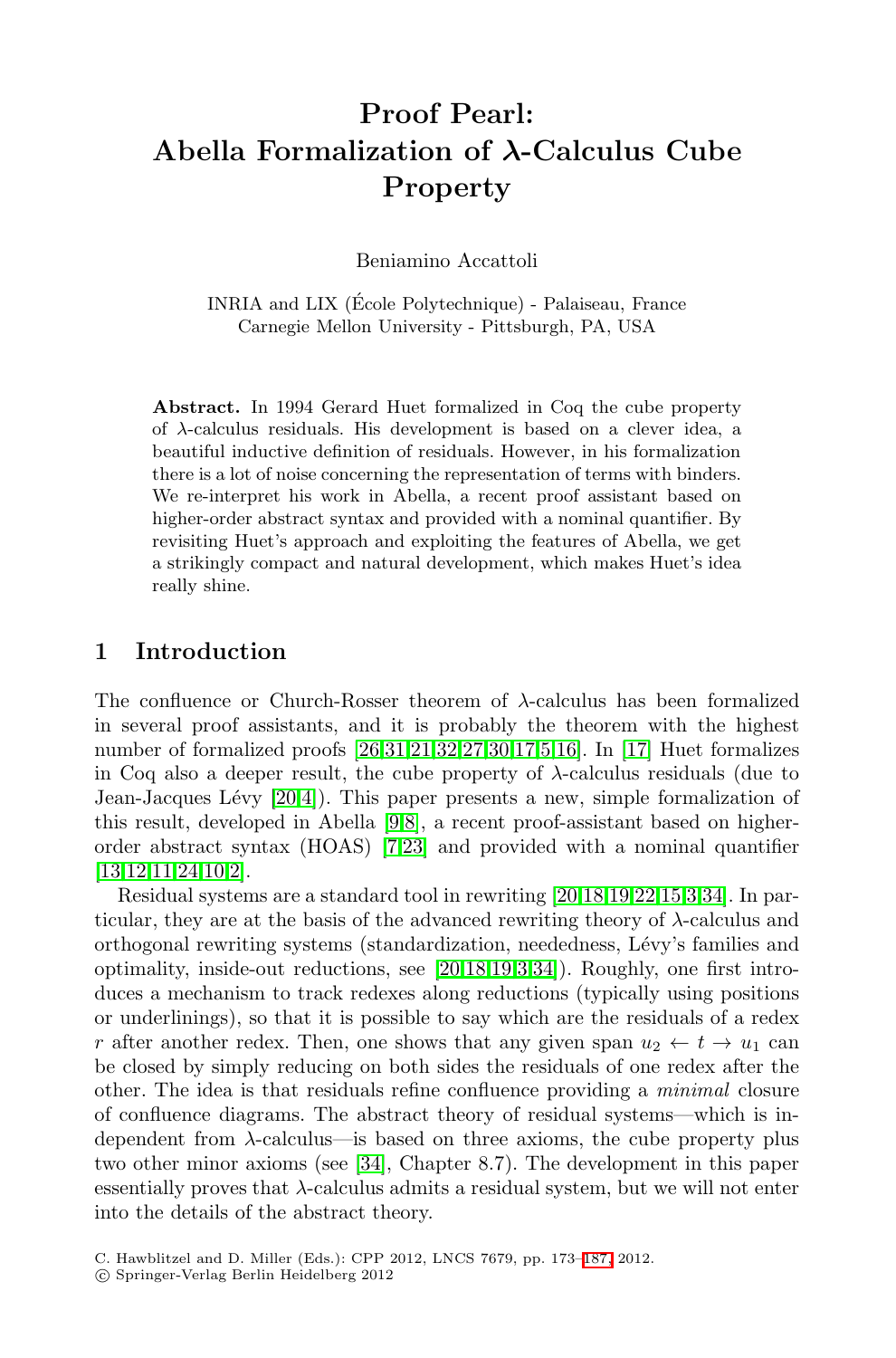A delicate point is how to define residuals for a given calculus. In [17] Huet presents an elegant and compact solution for  $\lambda$ -calculus: he uses a simple ternary relation over terms with underlinings, defined by induction on the structure of the first term. However, Huet represents (marked)  $\lambda$ -terms using de Bruijn indexes, and a relevant part of his development deals with the properties of indexes, substitution and lifting.

Initially, we repeated Huet's development to see how much Abella—being a proof assistant based on HOAS—could help in simplifying Huet's work. All the troubles about indexes, lifting and substitution disappear, this was expected. However, along the way we realized that other simplifications were possible (the first two are independent from Abella):

- 1. *Marks*: Huet underlines applications, which requires to introduce a notion of well-formed term (*regular terms* in [17]) and to show that various operations preserve well-formedness. According to common practice we rather mark redexes (as in [3], for instance), so that any marked term is well-formed, and some lemmas disappear.
- 2. *Rewriting*: by analyzing inductions and dependencies between lemmas we simplify the statements and the number of lemmas required to prove the cube property. In particular, Huet recognizes the so-called *prism property* as more fundamental than the cube property, but we show that the direct proof of the cube property is not harder than the proof of the prism property. This also agrees with the clean abstract theory in [34] (which did not exist at the time of [17]), where there are examples of residual systems enjoying the cube property but not the prism property. Actually, we show that for  $\lambda$ -calculus it is possible to prove both properties with the same induction.
- 3. *Contexts*: in HOAS-based proof assistants α-equivalence and substitution are primitive notions, but induction usually requires to consider predicates inside contexts of local assumptions (called worlds in Twelf [28], schemas in Beluga [29,6]) and prove properties about them. With respect to the untyped  $\lambda$ -calculus these contexts are artifacts, since they do not belong to the informal theory. The nominal quantifier  $\nabla$  (nabla) of Abella, not available in other HOAS settings, allows to formalize the untyped  $\lambda$ -calculus circumventing the use of contexts.

The final result is quite striking: we formalize a property subsuming both the cube and prism properties using only two definitions and one auxiliary lemma. Moreover, the development follows exactly the informal, pen-and-paper reasoning: there is no need to care about indexes, α-equivalence, substitution or contexts.

The next section contains an introduction to residuals and the way Huet represents them. In Section 3 we present the formal development, also explaining the representation of  $\lambda$ -terms. Section 4 discusses some variations over our development.

The sources of the development can be found on-line [1].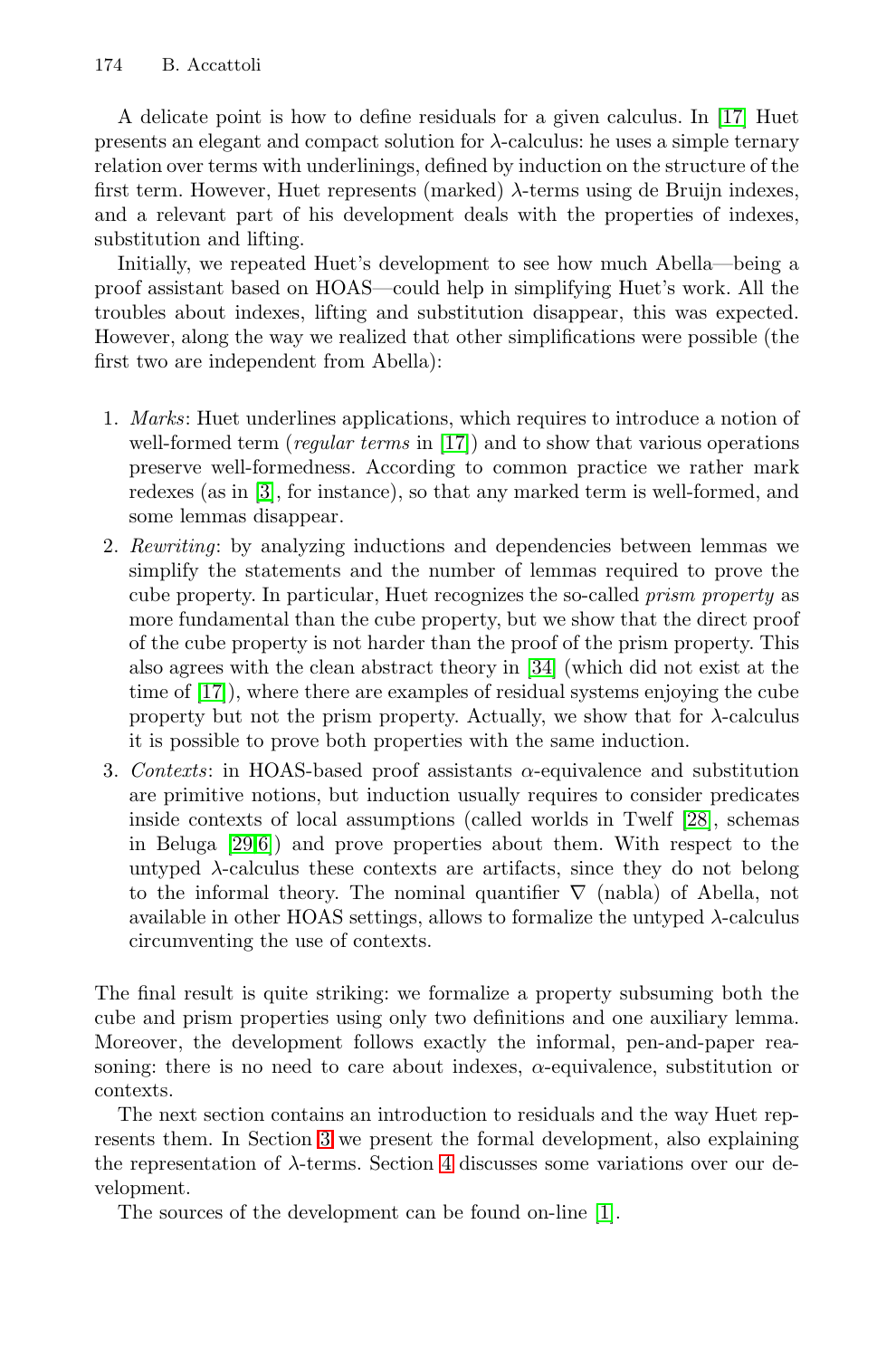#### **2 The Diamond and Cube Properties, Informally**

*The diamond property.* A rewriting system  $(S, \rightarrow)$  is **confluent** when for any  $s \in S$ :

$$
s_2 \ast \leftarrow s \rightarrow \ast s_1
$$
 implies  $\exists t$  s.t.  $s_1 \rightarrow \ast t \ast \leftarrow s_2$ 

The corresponding diagram is in Fig. 1.a (solid arrows denote the reductions in the hypothesis, dashed arrows denote the reductions in the conclusion). A stronger notion is the **diamond property** (Fig. 1.b):

$$
s_2 \leftarrow s \rightarrow s_1
$$
 implies  $\exists t$  s.t.  $s_1 \rightarrow t \leftarrow s_2$ 

The diamond property implies confluence, but not the converse. Unfortunately,  $\beta$ -reduction does not enjoy the diamond property (because of duplications/erasures). The standard technique (due to Tait and Martin-Löf) for proving confluence of  $\beta$ -reduction is to use a parallel reduction. The idea is to extend  $\beta$ -reduction to a reduction  $\Rightarrow$  so that:

- $1. \Rightarrow$  enjoys the diamond property, and thus confluence;
- 2. confluence of  $\Rightarrow$  implies confluence of  $\rightarrow$ <sub>β</sub>.



**Fig. 1.** Diagrams

The parallel reduction  $\Rightarrow$  is defined as follows<sup>1</sup>:

$$
\frac{t \Rightarrow t'}{x \Rightarrow x} \Rightarrow \text{var} \qquad \frac{t \Rightarrow t'}{\lambda x.t \Rightarrow \lambda x.t'} \Rightarrow \lambda
$$
\n
$$
\frac{t \Rightarrow t'}{t u \Rightarrow t' u'} \Rightarrow 0 \qquad \frac{t \Rightarrow t' \qquad u \Rightarrow u'}{(\lambda x.t) u \Rightarrow t' \{x/u'\}} \Rightarrow \beta
$$

The proof of confluence for  $\rightarrow_{\beta}$  is in two parts. The first part is to prove that  $\Rightarrow$  has the diamond property. The second part is to deduce confluence of  $\rightarrow_{\beta}$ 

<sup>1</sup> There is a subtlety: sometimes (in [34] for instance) *parallel reduction* denotes the reduction which reduces in parallel disjoint redexes only, while the reduction presented here (which may reduce nested redexes using rule  $\Rightarrow$ -β, for instance  $(\lambda x.x)((\lambda y.y)z) \Rightarrow z)$  is called *simultaneous* or *multi-step* reduction. Often, however, the two concepts are not distinguished and the simultaneous reduction is called *parallel* (in [33] for instance). We follow this second tradition.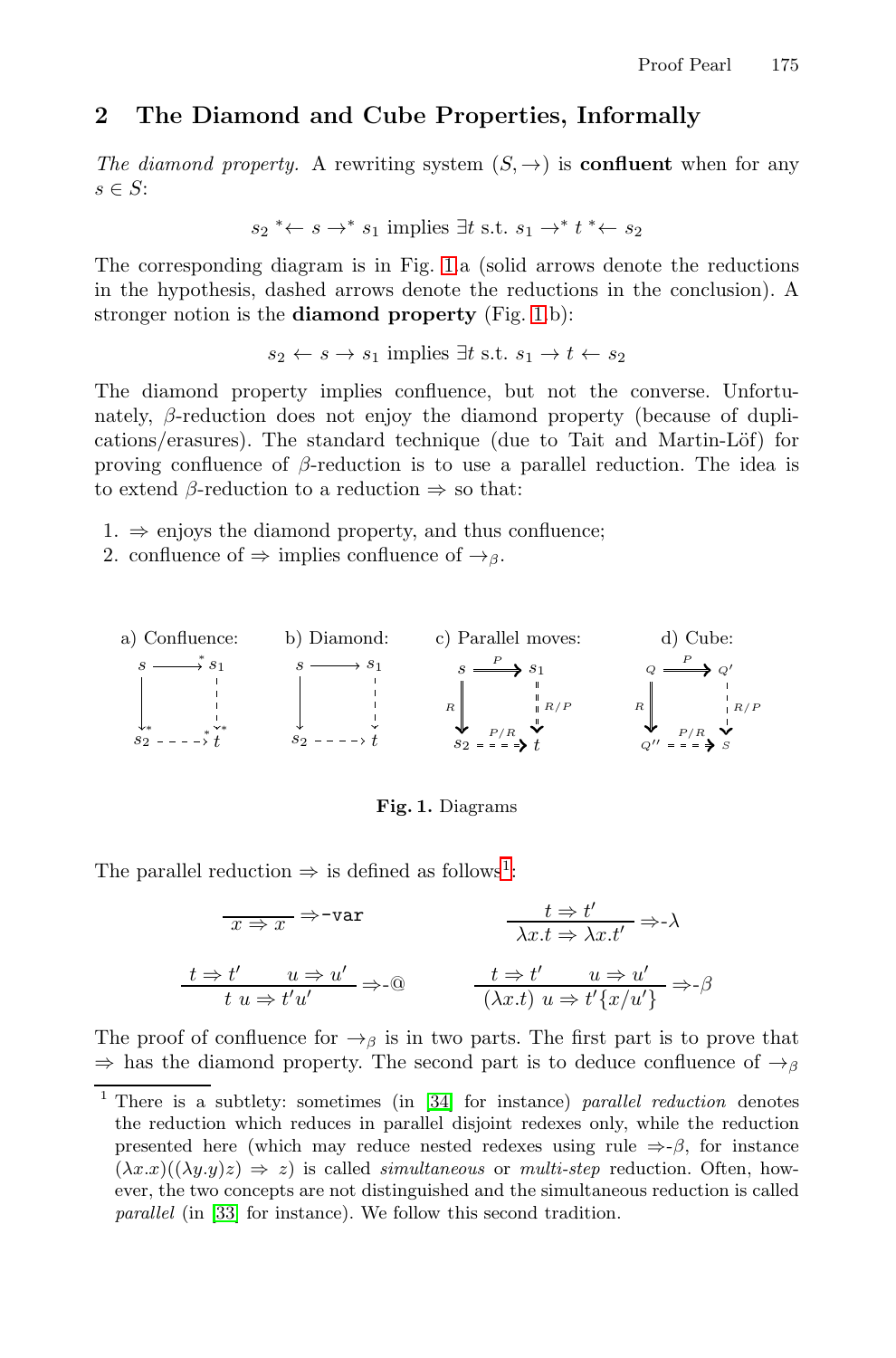from the diamond property for  $\Rightarrow$ . Clearly, one has  $\rightarrow$ <sub>β</sub>⊆ $\Rightarrow$ ⊆ $\rightarrow$ <sup>\*</sup><sub>β</sub>, which implies  $\rightarrow_{\beta}^* \subseteq \rightarrow^* \subseteq \rightarrow_{\beta}^*$ , *i.e.*  $\rightarrow_{\beta}^* = \Rightarrow^*$ . A straightforward induction shows that the diamond property of  $\Rightarrow$  implies the diamond property of  $\Rightarrow^*$ , which is nothing but confluence of  $\rightarrow$ <sub>β</sub>.

The first part of the confluence proof uses structural induction over terms with binders, and it is related to the cube property for residuals, so we shall focus on it. The second part is based on the so-called *strip lemma*, it mostly involves first-order reasoning, and its formalization in Abella does not differ much from the other developments of confluence in the literature (for instance [17,27]), and thus it will be omitted<sup>2</sup>.

The proof of the diamond property requires a substitution lemma:

**Lemma 1** (substitutivity of  $\Rightarrow$ ). If  $t \Rightarrow t'$  and  $u \Rightarrow u'$  then  $t\{x/u\} \Rightarrow$  $t'\{x/u'\}.$ 

*Proof.* By induction on  $t \Rightarrow t'$ . Two base cases (rule  $\Rightarrow$  -var):  $x \Rightarrow x$ , which gives  $x\{x/u\} = u \Rightarrow u' = x\{x/u'\}$ , and  $y \Rightarrow y$  (with  $y \neq x$ ) for which  $y\{x/u\} = y \Rightarrow$  $y = y\{x/u'\}$ . The cases  $\Rightarrow \lambda$  and  $\Rightarrow$ -@ follow immediately from the *i.h.*. The case  $\Rightarrow \beta$ : if  $t = (\lambda y.s)v$  and  $t' = s'\{y/v'\}$  then by *i.h.*  $s\{x/u\} \Rightarrow s'\{x/u'\}$ and  $v\{x/u\} \Rightarrow v'\{x/u'\}$ , then by  $\Rightarrow \beta$  we get  $r = (\lambda y . s\{x/u\})v\{x/u\} \Rightarrow$  $s'\{x/u'\}\{y/v'\{x/u'\}\}=r'.$  We conclude, since  $r = t\{x/u\}$  and  $r' = t'\{x/u'\}$ 

Then (both proofs are formalized in Section 3, Figure 5, page 182):

**Theorem 1 (diamond property of**  $\Rightarrow$ ).  $s_2 \Leftarrow s \Rightarrow s_1$  *implies*  $\exists t$  *s.t.*  $s_1 \Rightarrow$  $t \Leftarrow s_2.$ 

*Proof.* By induction on  $s \Rightarrow s_1$  and case analysis of  $s \Rightarrow s_2$ , using Lemma 1. If  $s = x \Rightarrow x = s_1$  then  $s_2$  can only be x and there is nothing to prove. The  $\Rightarrow \lambda$  case follows by the *i.h.*. Both  $\Rightarrow$ - $\textcircled{a}$  and  $\Rightarrow$ - $\beta$  cases have two subcases, corresponding to  $s \Rightarrow s_2$  being  $\Rightarrow \neg \mathcal{Q}$  or  $\Rightarrow \neg \beta$ . In every subcase one has to use the *i.h.*, and whenever one of the hypothesis is  $\Rightarrow$ -β it is necessary to apply Lemma 1.

*Residuals.* The diamond property of  $\Rightarrow$  can be strengthened with information about which redexes are reduced. First, one needs to introduce a mechanism for tracing redexes through reductions.

Let us stress that we need to trace *sets* of redexes. Indeed, consider the following reductions, where  $I = \lambda z \cdot z$ :

$$
(\lambda x. x x) (II) \to_{\beta} (II)(II) \qquad (\lambda x. y) (II) \to_{\beta} y
$$

The redex II may be duplicated, getting two residuals in the reduct, or erased, having no residual. By the way, this is also the reason why  $\beta$ -reduction does not enjoy the diamond property.

<sup>2</sup> The second part has nonetheless been formalized in Abella, it can be found in [1].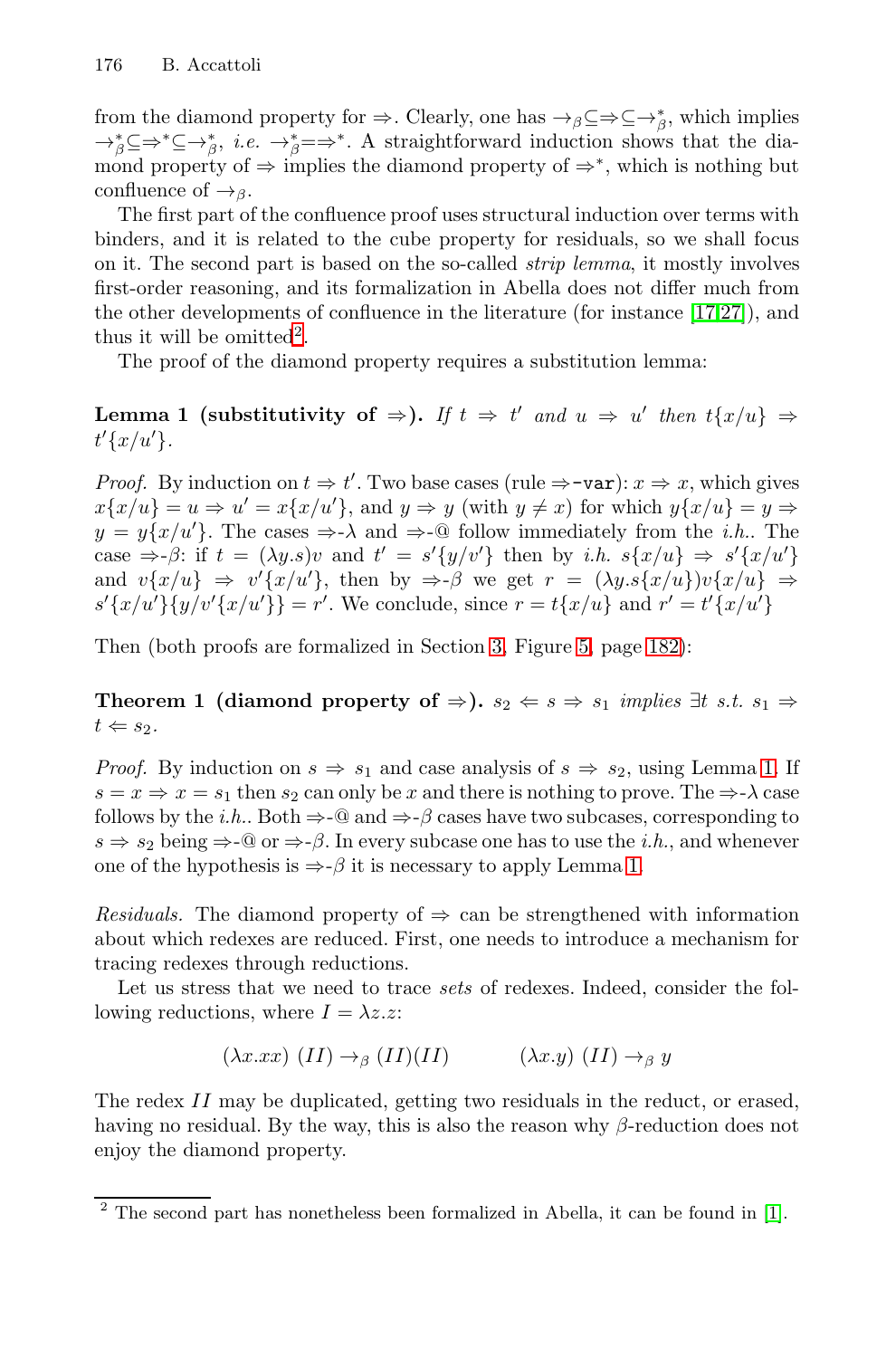Consider a term s and two sets of redexes R and P in s. If  $s \Rightarrow v$  by reducing the redexes in  $P$  then there must be a way of describing what is left in  $v$  of the redexes in R after the reduction of P, *i.e.* of describing *the set of residuals of* R *after* P, noted R/P.

Now, assume to know how to define and trace residuals, and to have a refined notion of reduction  $s \stackrel{R}{\Rightarrow} v$ , which reduces the set R of redexes in s. The diamond property enriched with residuals—usually called the *parallel moves* property is in Fig. 1.c. The refinement essentially says that residuals allow to close the diagram in a *minimal* way3.

The point is now how to define residuals and their reduction. Huet uses a brillant method, but unfortunately in [17] his idea does not shine as it could, because of too many technical details. One of the aims of this paper is to bring to the fore the elegance of Huet's approach.

First of all, one needs to represent sets of redexes. This can easily be done introducing a new constructor  $(\lambda x.s)v$  for marked redexes and say that a set of redexes R in a term t is the term with marks T obtained from t by marking the redexes in R. So we switch to the following grammar of marked terms:

$$
R ::= x \mid \lambda x.R \mid RR \mid (\lambda x.R)R
$$

For instance the four possible sets of redexes of  $(\lambda x.(II))I$  are:

$$
(\lambda x.(II))I \qquad (\lambda x.(II))I \qquad (\lambda x.(II))I \qquad (\lambda x.(II))I
$$

In [17] the marks are on applications, which may not be redexes. Marking applications requires a notion of *well-marked term* (*regular terms* in [17]) which comes with various annoying complications. The choice of marking redexes is our first simplification (which is standard, we are not claiming originality).

Huet's contribution is the definition of residuals. For a marked redex  $R$  let its **support** be the  $\lambda$ -term obtained by removing all underlinings. Given a term t we want to define  $R/P$ , the residuals of the redexes in the set R after the reduction of another set  $P$  of redexes of  $t$ . Note that both  $R$  and  $P$  are terms, and that they share the same support t. A first step towards the definition of  $R/P$  is to forget t and consider  $R$ , which is t plus the information about the redexes we want to track. The idea is to see  $R/P$  simply as the target  $R'$  of a reduction step  $R \stackrel{P}{\Rightarrow} R'$ . Of course, now the point is how to define  $R \stackrel{P}{\Rightarrow} R'$ . What is particularly nice is that it can be defined by a simple structural induction over  $R$ , exploiting the fact that  $R$  and  $P$  have the same support:

<sup>3</sup> This minimality can be stated mathematically as the existence of pushouts in a certain category of reductions sequences, but its precise formulation requires to introduce permutation equivalence, which is beyond the scope of this paper.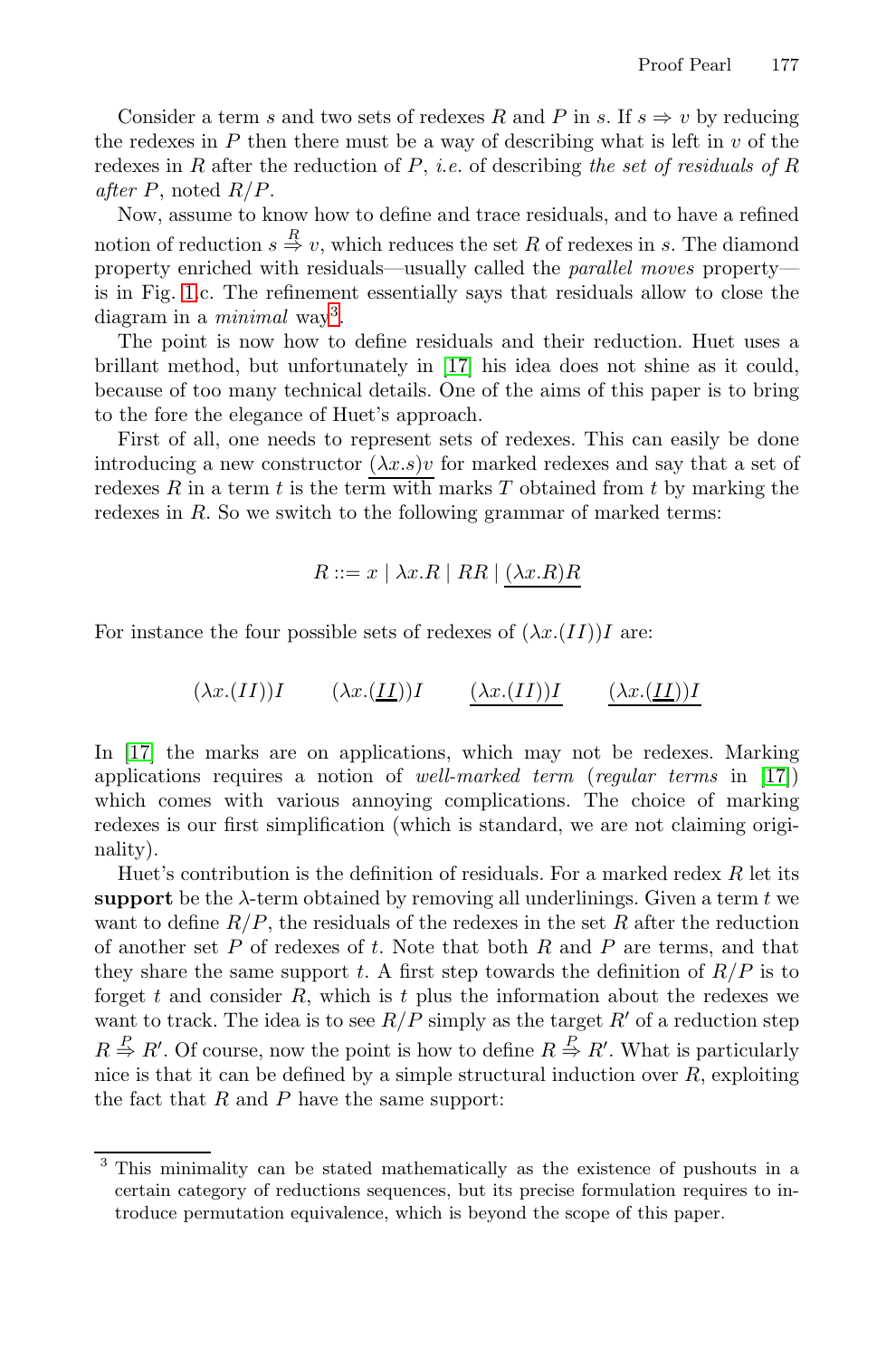| $x \stackrel{x}{\Rightarrow} x$                                          | $R \stackrel{P}{\Rightarrow} R'$                               |                                  |
|--------------------------------------------------------------------------|----------------------------------------------------------------|----------------------------------|
| $R \stackrel{P}{\Rightarrow} R'$                                         | $\lambda x.R \stackrel{\lambda x.P}{\Rightarrow} \lambda x.R'$ |                                  |
| $R S \stackrel{PQ}{\Rightarrow} R'S'$                                    | $R \stackrel{P}{\Rightarrow} R'$                               | $S \stackrel{Q}{\Rightarrow} S'$ |
| $R \stackrel{P}{\Rightarrow} R'$                                         | $S \stackrel{Q}{\Rightarrow} S'$                               |                                  |
| $(\lambda x.R)S \stackrel{(\lambda x.P)Q}{\Rightarrow} (\lambda x.R')S'$ |                                                                |                                  |
| $(\lambda x.R)S \stackrel{(\lambda x.P)Q}{\Rightarrow} R'$               | $R \stackrel{P}{\Rightarrow} R'$                               | $S \stackrel{Q}{\Rightarrow} S'$ |

An example: if  $R = (\lambda x . xx)$  (II) and  $P = (\lambda x . xx)$  (II) then  $R/P$  is the marked term  $R' = (II)(II)$ , because one easily derives:

$$
(\lambda x. x x) \; (\underline{II}) \stackrel{(\lambda x. x x) (II)}{\Rightarrow} (\underline{II})(\underline{II})
$$

Now, we have all the ingredients to prove the parallel moves property. However, a stronger property—the *cube* property, due to Jean-Jacques L´evy [20,4]—can now be expressed. Note that in Fig. 1.c the starting term is a  $\lambda$ -term s. Observe that any  $\lambda$ -term s is a marked term: it represents the empty set of redexes of s. By simply replacing s with a generic set of redexes, *i.e.* a marked term Q, we get the cube property (see Fig. 1.d). The cube enriches the parallel moves property with a sort of *contextual coherence*: the two sides of the diagram give the same term *and act in the same way on any other set of redexes in the starting term*.

By repeating Huet's development in Abella and then analyzing the structure of the formal proof we realized that the cube property can be proved exactly as the diamond property of  $\Rightarrow$ . One needs to first prove the following lemma (called *commutation lemma* in [17]):

Lemma 2 (substitutivity of  $\overset{P}{\Rightarrow}$ ). If  $R \overset{P}{\Rightarrow} R'$  and  $S \overset{Q}{\Rightarrow} S'$  then  $R\{x/S\} \stackrel{P\{x/Q\}}{\Rightarrow} R'\{x/S'\}.$ 

The proof is a simple induction on  $R \stackrel{P}{\Rightarrow} R'$  (analogously to Lemma 1). Then one gets<sup>4</sup>:

Theorem 2 (cube property of  $\stackrel{P}{\Rightarrow}$ ).  $Q' \stackrel{P}{\Leftarrow} Q \stackrel{R}{\Rightarrow} Q''$  implies  $\exists S \text{ s.t. } Q' \stackrel{R/F}{\Rightarrow} Q''$  $S\stackrel{P\!/\!R}{\Leftarrow}Q''.$ 

The proof is by induction on  $Q \stackrel{P}{\Rightarrow} Q'$  and case analysis of  $Q \stackrel{R}{\Rightarrow} Q''$ , using Lemma 2 (their formalization is in the last page, after the bibliography).

*The prism property.* In [17] Huet argues that the cube property follows from a more primitive property, the prism property. We need a definition: given two

<sup>&</sup>lt;sup>4</sup> The more accurate but less readable statement is:  $Q' \stackrel{P}{\Leftarrow} Q \stackrel{R}{\Rightarrow} Q''$  implies  $\exists S, R', P'$ s.t.  $P \stackrel{R}{\Rightarrow} P', R \stackrel{P}{\Rightarrow} R'$ , and  $Q' \stackrel{R'}{\Rightarrow} S \stackrel{P'}{\Leftarrow} Q''$ .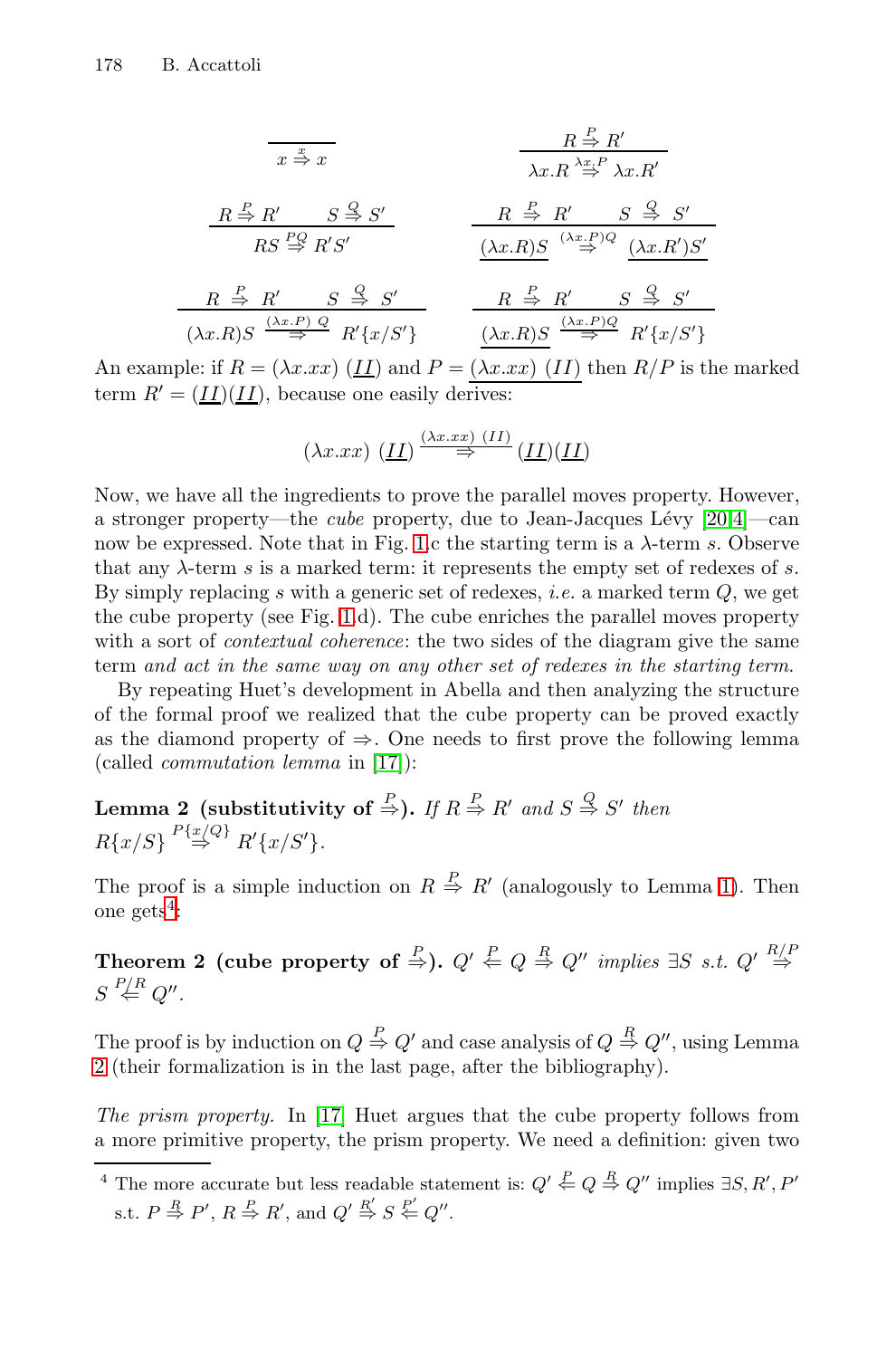| $x \leq x$                                                     |                                                       | $R \leq R'$<br>$\lambda x.R \leq \lambda x.R'$       | $R \leq R'$                                           | $S \leq S'$<br>RS < R'S'                                                              |                |
|----------------------------------------------------------------|-------------------------------------------------------|------------------------------------------------------|-------------------------------------------------------|---------------------------------------------------------------------------------------|----------------|
|                                                                | $R \leq R'$<br>$(\lambda x.R)S \leq (\lambda x.R')S'$ | $S \leq S'$                                          | $R \leq R'$<br>$(\lambda x.R)S \leq (\lambda x.R')S'$ | $S \leq S'$                                                                           |                |
| $x \cup x = x$                                                 |                                                       | $R \cup P = Q$ $S \cup T = U$<br>$RS \cup PT = QU$   |                                                       | $R \cup P = Q$ $S \cup T = U$<br>$(\lambda x.R)S\cup (\lambda x.P)T = (\lambda x.Q)U$ |                |
| $R \cup P = Q$<br>$\lambda x.R \cup \lambda x.P = \lambda x.Q$ | $R \cup P = Q$                                        | $(\lambda x.R)S\cup (\lambda x.P)T = (\lambda x.Q)U$ | $S \cup T = U$                                        | $R \cup P = Q$<br>$(\lambda x.R)S\cup (\lambda x.P)T = (\lambda x.Q)U$                | $S \cup T = U$ |

**Fig. 2.** The order  $(\leq)$  and the union operation  $(\cup)$  for sets of redexes/marked terms



**Fig. 3.** Prism diagrams

marked terms R and S with the same support, let  $R \leq S$  hold if S has all the marks in  $R$  and possibly more (see Fig. 2 for an inductive definition). Then the **prism property** is given by the two implications in Fig. 3.a-b. The idea is that the prism gives one half of the cube property, which then follows by a symmetry argument (actually one needs only Fig.3.a).

By looking closely at the formalized proofs we realized that both parts of the prism property can be proved by induction on  $P \leq R$ . So that it should rather be stated as in Fig.3.c. The point is that the cube property essentially follows from the same induction.

Let us clarify this point. Given marked redexes  $R$  and  $S$  sharing the same support, let  $R\cup S$  be the marked term with all the marks of R and all the marks of S (see Fig. 2). If  $R \leq S$  then there is P s.t.  $R \cup P = S$ . So doing induction on  $R \leq S$  is essentially equivalent to inducting on  $R \cup P$ . The cube property in Fig. 1.d can be proved by induction on  $R \cup P$ . Therefore, the same induction also proves the diagram in Fig. 3.d, which puts together the prism and the cube property. Last, induction on  $R \cup P$  can be replaced by induction over  $Q \stackrel{P}{\Rightarrow} Q'$ and case analysis of  $Q \stackrel{R}{\Rightarrow} Q''$ . We then get:

Theorem 3 (Prism-cube property of  $\overset{P}{\Rightarrow}$ ).  $Q' \overset{P}{\Leftarrow} Q \overset{R}{\Rightarrow} Q''$  implies  $\exists S$  *s.t.*  $Q' \stackrel{R/P}{\Rightarrow} S \stackrel{P/R}{\Leftarrow} Q''$  and  $Q \stackrel{R\cup P}{\Rightarrow} S$ .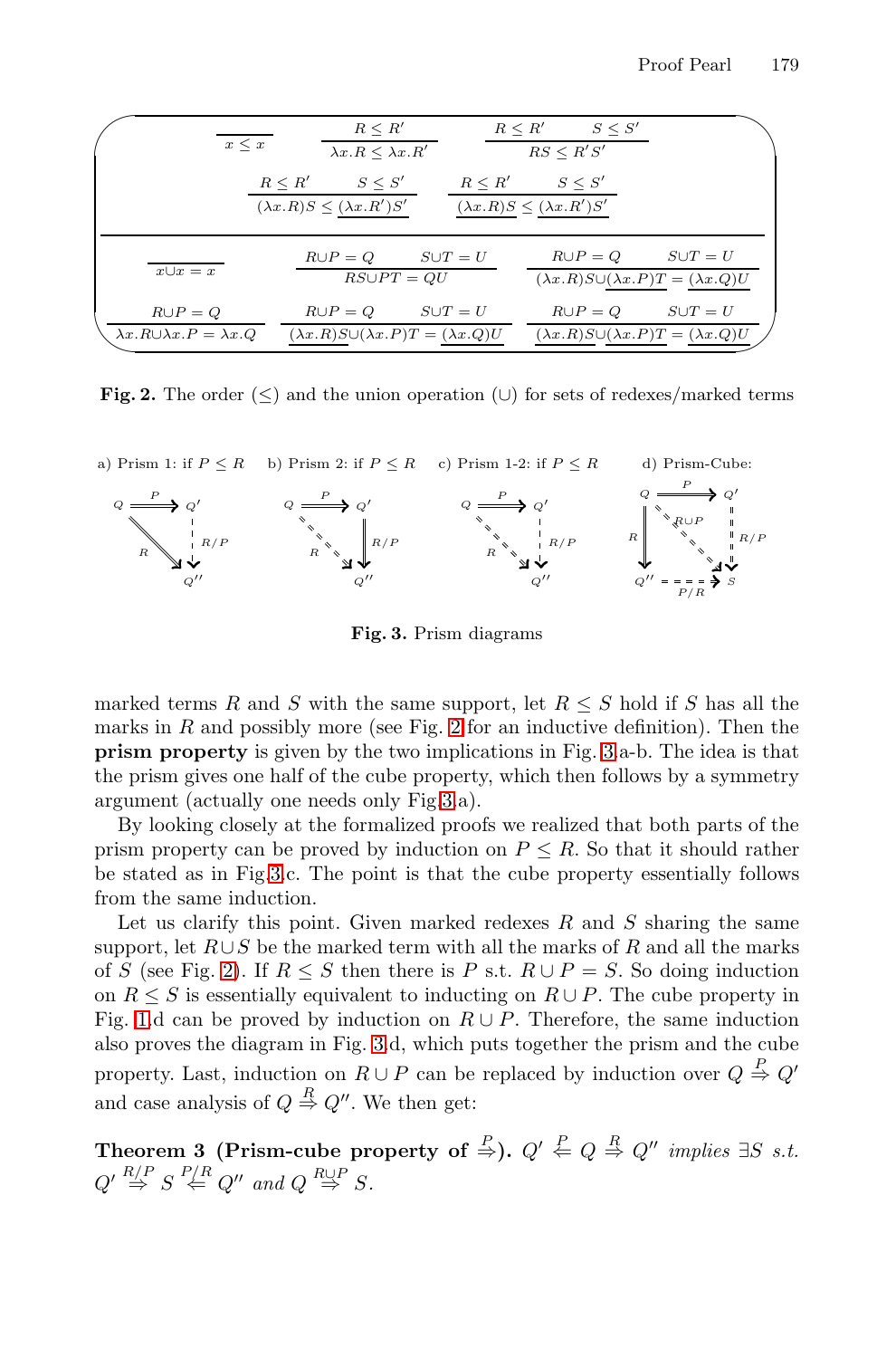In the theory of *abstract residuals systems* [34] (Chapter 8.7) the cube property is one of the axioms while the prism property (there called *triangle property*) is not required to hold, and in fact there are examples of residual systems where it fails ([34], 8.7.29, page 440, or the rewriting system obtained orienting the associativity rule, see also [22]).

As for the cube property, it is possible to refine the diamond property into the *prism-diamond property*: if  $s_2 \Leftarrow s \Rightarrow s_1$  then  $\exists t$  s.t.  $s_1 \Rightarrow t \Leftarrow s_2$  and also  $s \Rightarrow t$ . Actually, it is this enriched property—proved exactly as the diamond property—that we have formalized in Abella.

#### **3 The Diamond and Cube Properties, Formally in Abella**

*Abella.* Abella is an interactive theorem prover developed by Andrew Gacek [9,8], and based on the logic G developed by Gacek, Miller, and Nadathur [13,12,11]. Abella uses the higher-order abstract syntax (HOAS) approach to binders [7,23] and it is provided with a nominal quantifier  $\nabla$  (nabla) [13,12,11,24,10,2] (which has a subtle proof theory that shall not be treated here). Being based on HOAS, Abella provides a primitive handling of  $\alpha$ -equivalence and capture-avoiding substitution. By exploting  $\nabla$ , Abella is also able to mix inductive and co-inductive reasoning.

Many domains in which Abella has been used involve reasoning about typing judgements. In order to facilitate the treatment of such judgements, a *second logic* is defined within Abella. This second logic, a small intuitionistic *specification logic*, can be used to directly treat a range of typing judgments; this is what is sometimes called the *two-levels approach* [14]. A key property is that the specification logic satisfies cut-elimination. This fact allows to use cut-elimination as a tactic, and derive substitution lemmas *for free*. For instance, subject-reduction proofs can often be written very cleanly.

If one uses Abella to reason on specifications that do not involve typing judgements, then the built-in specification logic is not needed. For example, many properties of the untyped  $\pi$ -calculus have been proved using  $\nabla$ , induction, and co-induction, without using the two-level logic architecture of Abella [25]. Since our subject here is the untyped  $\lambda$ -calculus, we shall similarly find no need for Abella's second level of logic.

 $\lambda$ -terms. The encoding of  $\lambda$ -terms we use is standard (for HOAS). The encoding of marked terms extends the encoding of  $\lambda$ -terms (whose constructors are now renamed mabs and mapp) with mredex R S, which represents the marked redex  $(\lambda x.R)S$ . The two sets of terms have type  $\tan \pi m$  (standing for *term* and *marked term*) and are in Fig. 4.

There is no explicit constructor for variables. This point is a bit delicate. Let us try to explain it. The free variables are handled by the nabla quantifier (see the example in the next paragraph). The bound variables are provided by the HOAS-approach to binders, which codes binders as functions from terms to terms. For instance the term  $\lambda x . x x$  is represented as abs  $x \setminus app x x$ , *i.e.*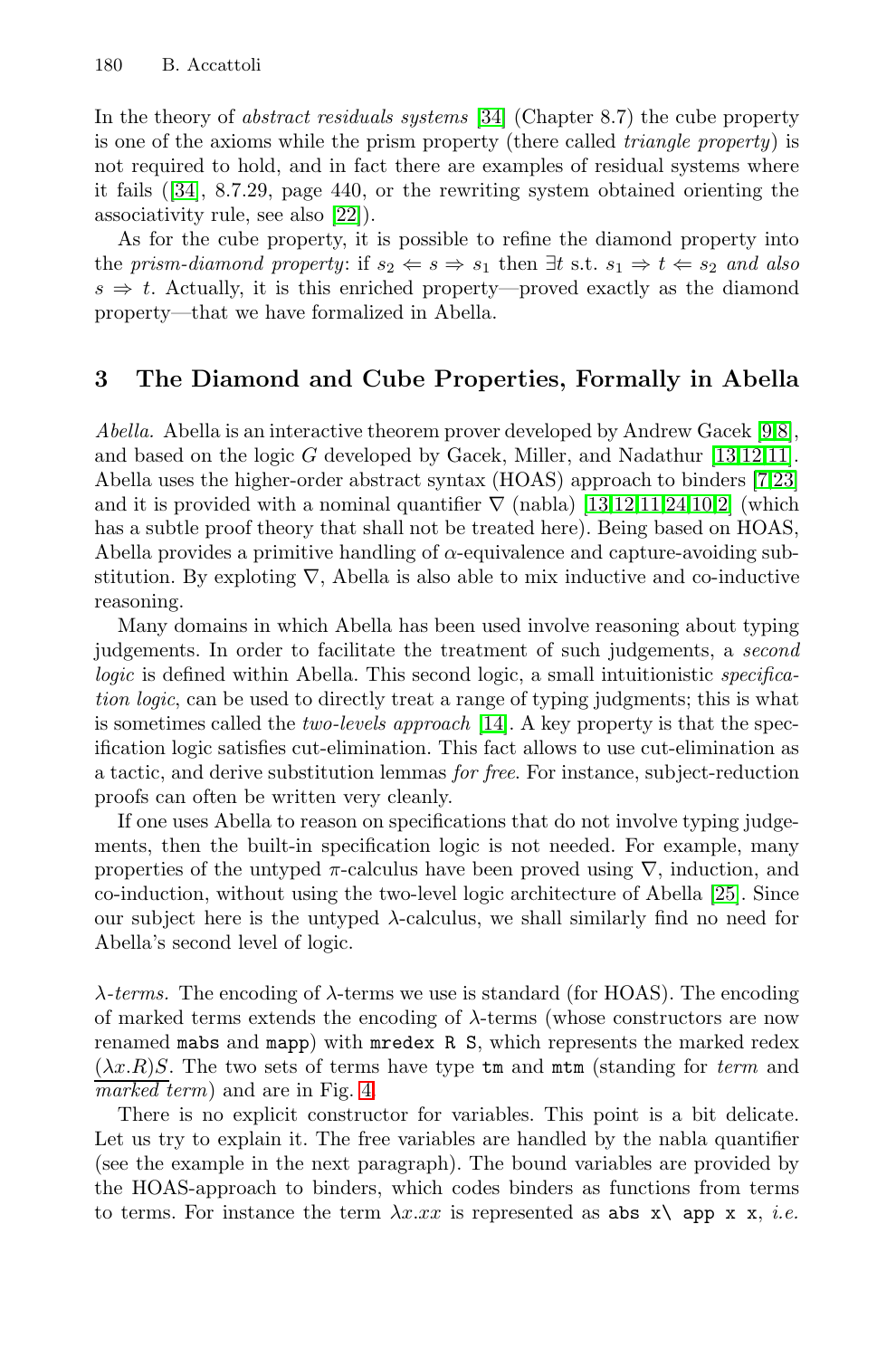| kind tm  | type.                                 | kind mtm    | type.                                     |
|----------|---------------------------------------|-------------|-------------------------------------------|
| type app | $tm \rightarrow tm \rightarrow tm$ .  | type mapp   | $mtm \rightarrow mtm \rightarrow mtm$ .   |
| type abs | $(tm \rightarrow tm) \rightarrow tm.$ | type mabs   | $(mt m \rightarrow mtm) \rightarrow mtm.$ |
|          |                                       | type mredex | $(mt - > mtm) - > mtm - > mtm.$           |

**Fig. 4.** Definition of <sup>λ</sup>-terms and marked <sup>λ</sup>-terms in Abella

it is obtained by applying the abs constructor to the function  $x \mapsto app x x$ (which maps the generic term  $x$  to the term app  $x$   $x$ ), coded in Abella with  $x\$  app  $x$  x. In particular, mabs M and mredex M N are both of type mtm, but their subexpression M is not a term of type mtm, but rather a term of type mtm->mtm.

Finally, given a  $\beta$ -redex app (abs M) N representing  $(\lambda x.M)N$ , the reduct  $M\{x/N\}$  is denoted by M<sub>N</sub>, *i.e.* the application of the function M to N (application is given by juxtaposition). The user can forget any trouble with  $\alpha$ -equivalence and substitution: Abella takes care of them.

An example. Suppose that we want to write the predicate  $tm$  M which isolates terms without marked redexes in the larger set of marked terms. In Abella it can be written as follows:

```
Define tm : mtm -> prop by
  nabla x, tm x;
  tm (mabs M) := nabla x, tm (M x);
  tm (mapp M N) := tm M / \ tm N.
```
It corresponds exactly to the common way of defining  $\lambda$ -terms. The first line reads: *if* x *is a fresh variable then* x *is a term*. The second line: mabs M *is a term if given a fresh variable* x *the term obtained by applying the function* M *to* x *is a term*. Informally, one would simply ask that M is a term. What we used is nothing but its HOAS formulation, which has to adapt the informal approach because M itself is not of type mtm (but mtm->mtm). The third line: mapp M N *is a term if both* M *and* N *are terms*.

*Prism-diamond property.* Figure 5 contains the development of the prismdiamond property, where parallel reduction is the predicate pred.

Look at the second and the fourth cases of the definition of pred. There, T and T' are functions representing the binders associated to the corresponding abstractions. In the hypothesis of the two rules they are applied to x, in order to get a term. Moreover, the fourth case contains  $T'$  U', the application of the function  $\mathbf{T}'$  to  $\mathbf{U}'$ : it is where  $\beta$ -reduction and substitution take place.

The substitution lemma follows, proved by simple induction on  $T \Rightarrow T'$ . Note that T is assumed to be a function, since in the conclusion we want to substitute U in T (and U' in T'). This is why the first assumption contains  $(T x)$ , and x is bound by  $\nabla$  (nabla). The commands induction on 1, intros, and case H1 are the Abella code to start an induction on the first hypothesis. Then every line is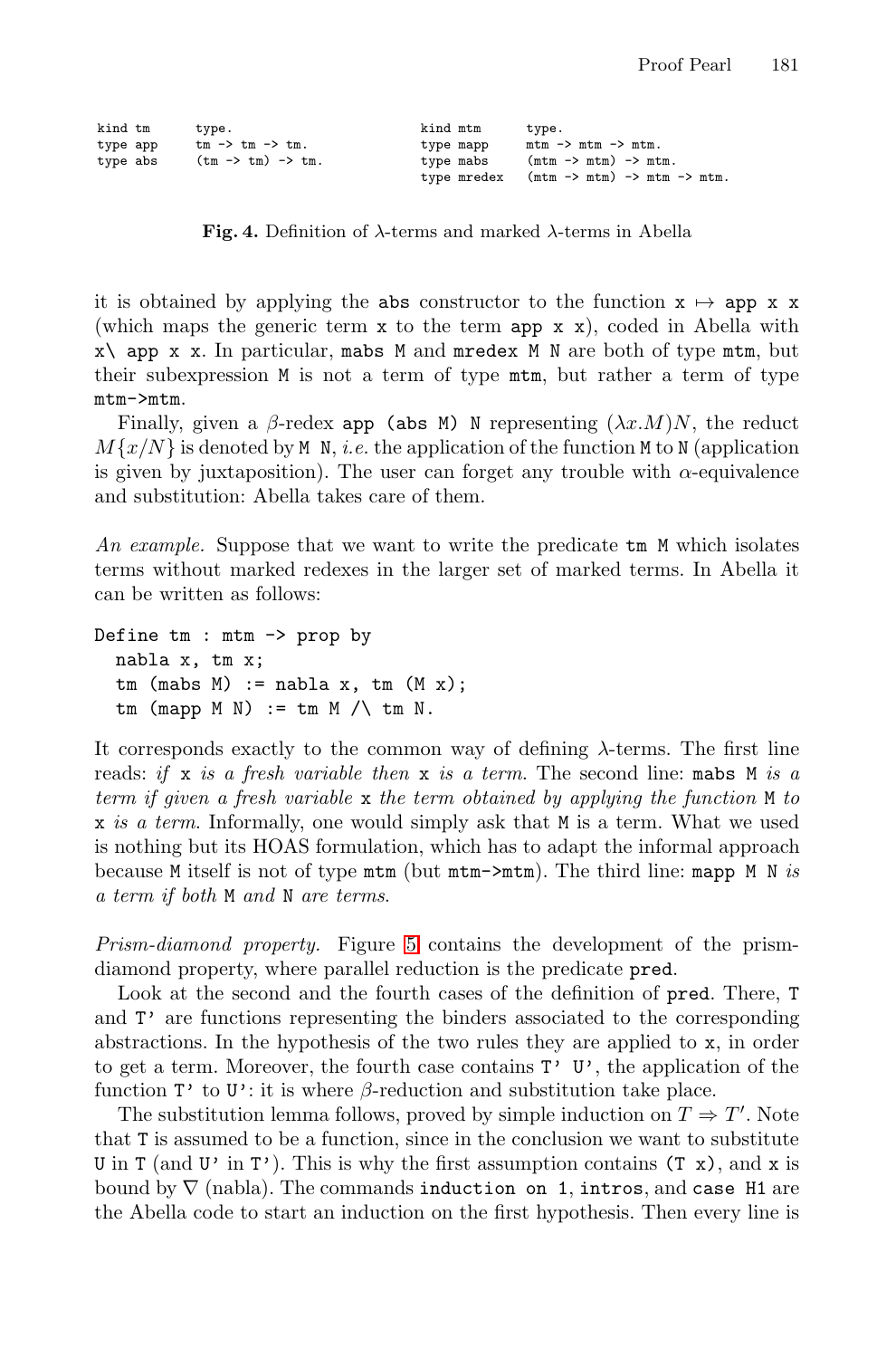```
Define pred : tm \rightarrow tm \rightarrow prop by
 nabla x, pred x x;
 pred (abs T) (abs T') := nabla x, pred (T x) (T' x);
 pred (app T U) (app T' U') := pred T T' /\ pred U U';
 pred (app (abs T) U) (T' U') := nabla x, pred (T x) (T' x) /\ pred U U'.
Theorem pred_sub : forall T T' U U', nabla x,
 pred (T x) (T' x) -> pred U U' -> pred (T U) (T' U').
   induction on 1. intros. case H1.
     search.
      search.
      apply IH to H3 H2. search.
      apply IH to H3 H2. apply IH to H4 H2. search.
      apply IH to H3 H2. apply IH to H4 H2. search.
Theorem prism-diamond : forall T U1 U2,
 pred T U1 -> pred T U2 -> exists V, pred U1 V /\ pred U2 V /\ pred T V.
   induction on 1. intros. case H1.
     case H2. search.
      case H2. apply IH to H3 H4. search.
      case H2.
        apply IH to H3 H5. apply IH to H4 H6. search.
        case H3. apply IH to H4 H6. apply IH to H7 H5.
                                     apply pred_sub to H12 H9. search.
      case H2.
       case H5. apply IH to H3 H7. apply IH to H4 H6.
                                     apply pred_sub to H8 H11. search.
       apply IH to H3 H5. apply IH to H4 H6. apply pred_sub to H7 H10.
                                        apply pred_sub to H8 H11. search.
```
**Fig. 5.** Abella development of the prism-diamond property for  $t \Rightarrow t'$  (called proof  $\mathbb{T}$   $\mathbb{T}^2$ ) pred  $T T'$ )

a case of the induction. The search tactic attempts to prove the current goal by an automatic simple search. Clearly, apply IH applies the inductive hypothesis.

The diamond property is proved by induction on the first hypothesis and case analysis of the second (note that each subcase starts with case H2). The proof uses only the *i.h.* and the substitution lemma, and it is the same proof which appears in [27], which also contains the only complete proof of confluence for λ-calculus based on HOAS of which we are aware.

*Prism-cube property.* The development for the prism-cube property is in the last page, after the bibliography, where  $R \stackrel{P}{\Rightarrow} R'$  is represented with res R P R'. As we explained in Section 2 it follows exactly the same pattern used for the diamond property (plus the additional definition for the union of marked terms). The third component  $(R' S')$  of the last two cases defining res is where  $\beta$ reduction and substitution are used.

Beyond Huet's original paper [17], the cube property has also been formalized in [31,35]. Our development is the first one using HOAS, and it is sensibly simpler and shorter than the others. Indeed, it fits—in full—into one single page. We believe that this is quite remarkable.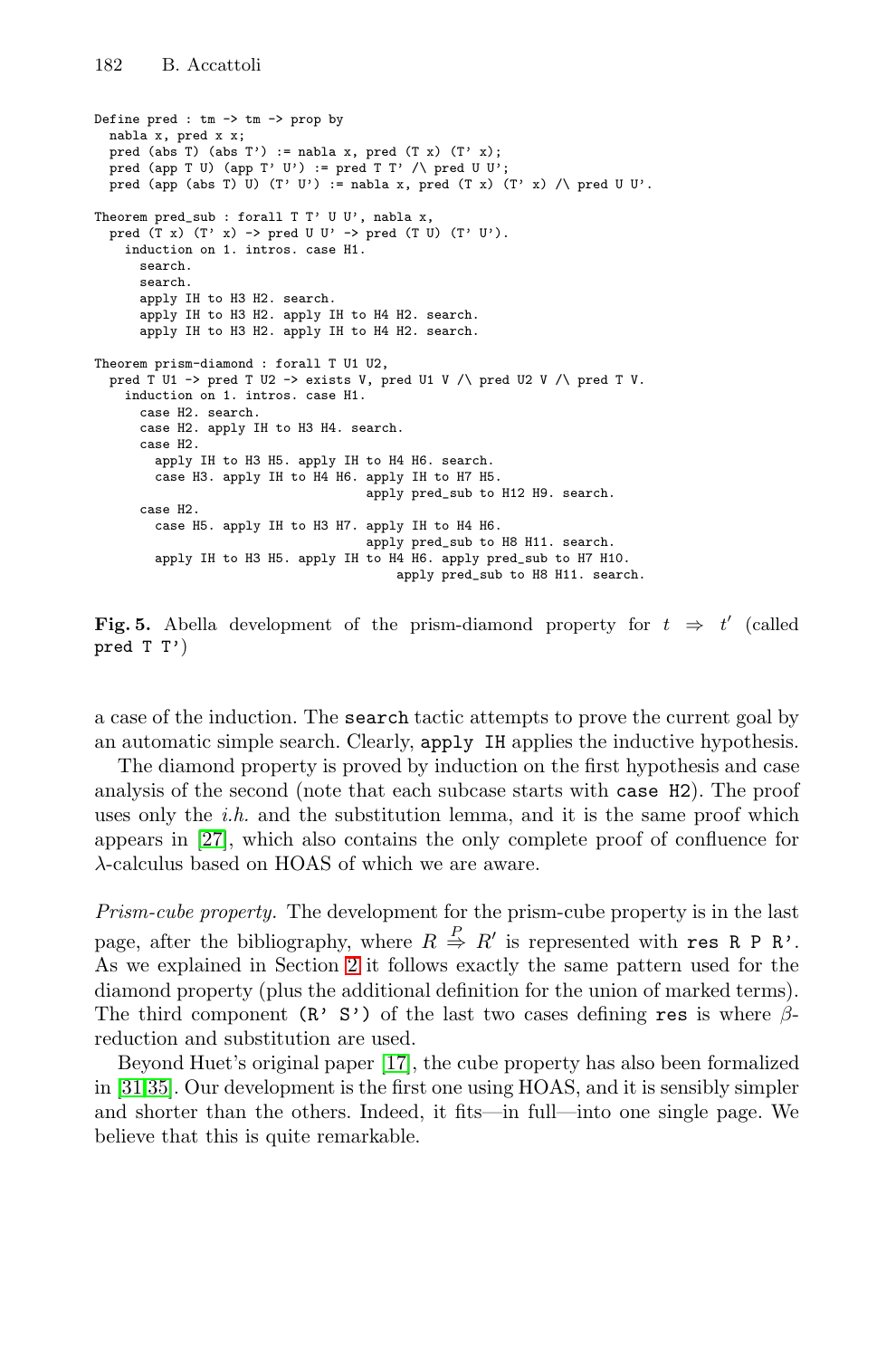#### **4 Beyond the Pearl**

This section contains a few observations and variations over our developments, others can be found in [1].

*Confluence by developments.* The *(complete) development*  $t^{\circ}$  of a term  $t$  is the result of the parallel step which reduces all the redexes in  $t$ . The development  $t^{\circ}$ can easily be described by induction on  $t$ , as follows:

$$
x^{\circ} = x \qquad (tu)^{\circ} = t^{\circ}u^{\circ} \qquad \text{if } t \neq \lambda x.t'
$$
  

$$
(\lambda x.t)^{\circ} = \lambda x.t^{\circ} \qquad ((\lambda x.t')u)^{\circ} = t'^{\circ}\{x/u^{\circ}\}
$$

Developments enjoy the following property, which is a sort of maximal prism property: if  $t \Rightarrow u$  then  $t \Rightarrow t^{\circ}$  and  $u \Rightarrow t^{\circ}$ . By specializing the prism-diamond property to complete developments, one gets the following *development property*:  $s_2 \Leftarrow s \Rightarrow s_1$  implies  $s_1 \Rightarrow s^\circ \Leftarrow s_2$  and  $s \Rightarrow s^\circ$ .

The proof of confluence by developments consists in showing the diamond property by proving the development property. This approach is dual to the use of residuals. Indeed, developments give a sort of *maximum* closure of any span  $u_2 \leftarrow t \rightarrow u_1$ , while residuals give the *minimum*.

The development property can be proved in Abella essentially as the prismdiamond property (see [1] for details). The formal proof (2 lemmas) is a sensible simplification of the one in Abella by Randy Pollack (18 lemmas), or of the similar one done in Twelf by Dan Licata. They can be found on the websites of the respective proof assistants, and both are based on Takahashi's proof [33] (see also [30]).

*Using the specification logic.* We now describe the impact of the specification logic provided by Abella on our developments. Let us come back to the toy tm predicate of Section 3, which isolates terms among marked terms. At the specification level it takes the following form (the syntax of the specification level is different, an explanation follows):

```
tm (mabs R) :- pi x\ tm x => tm (R x).
tm (mapp M N) := tm M, tm N.
```
where pi  $x\setminus$  means  $\forall x$ , and  $\tan M$ ,  $\tan N$  stays for  $\tan M$  and  $\tan M$ . There are two main differences. The first is that there is no case for free variables. This is due to the fact that  $\nabla$  is not in the weaker specification logic. It means that we can only represent bound variables, *i.e.* only closed terms. This fact induces the second difference: the first line of the definition says that for proving that abs R is a term we need to prove that R x is a term *under the assumption that* x *is a term*. This new *under the assumption* part has a consequence at the reasoning level: it forces to annotate every use of a predicate involving binders with a *context*, *i.e.* the set of current assumptions under which the predicate holds. Such contexts are what allows to deal with open terms in this weaker setting without nabla. The idea is that to prove tm (abs R) we now need to be able to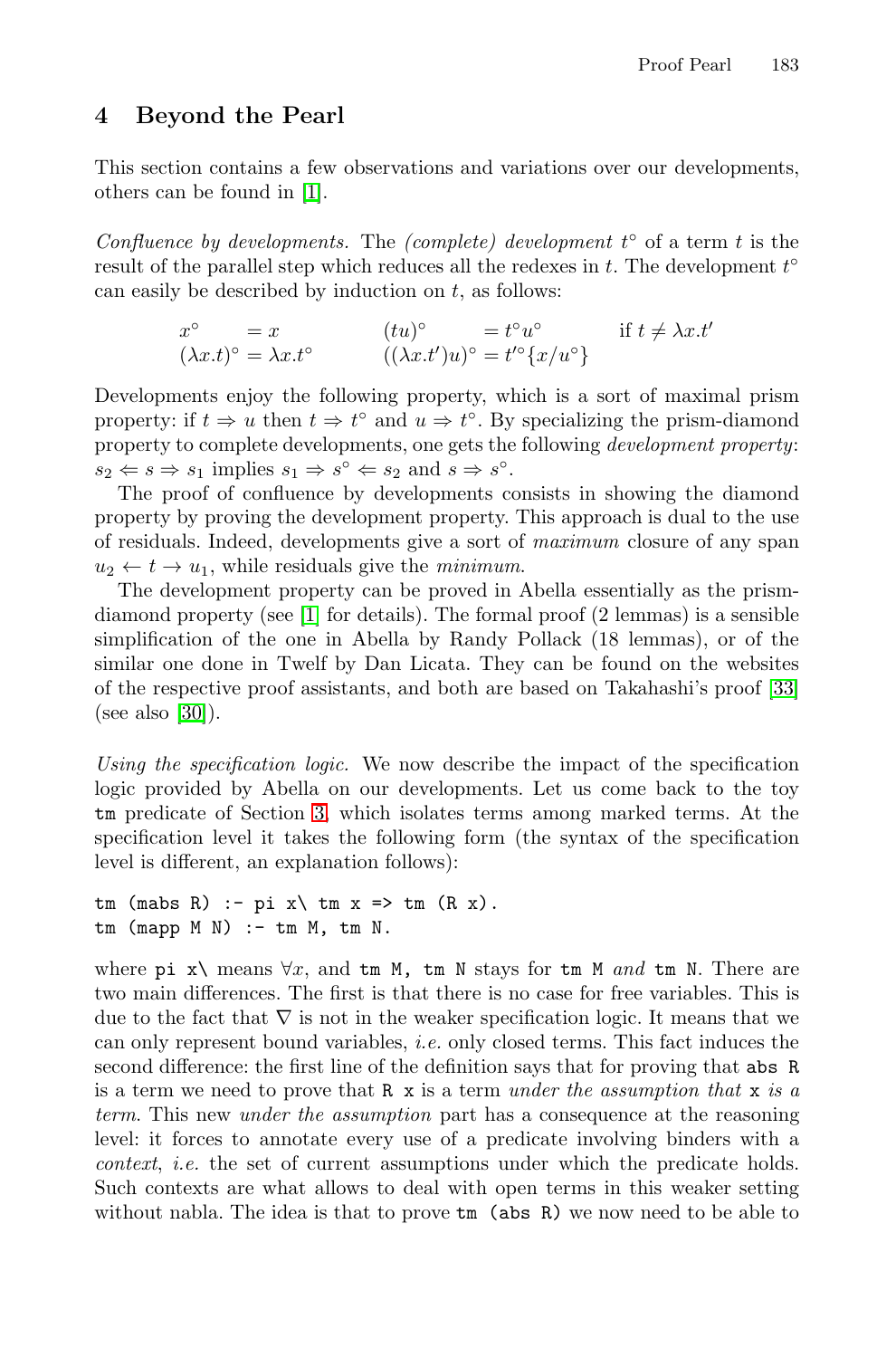prove the judgement  $\tan x$  |-  $\tan (R x)$  (where |- is the concrete notation for the turnstile  $\vdash$ ), *i.e.* tm (R x) in the context of assumptions tm x.

The presence of contexts usually requires to prove some properties about them, to introduce relations between contexts, and to generalize the statements of lemmas and theorems. In [1] we also recast our developments at the specification level. The structure of the proofs is the same, but some complications (*i.e.* additional definitions and lemmas) about contexts arise. Such complications are typically raised by statements having more than one predicate on the same term: the contexts of these predicates have to be related because they refer to the same binding structure. Indeed, the prism-diamond property (which uses only  $\Rightarrow$ ) requires less reasoning on contexts than the development and prismcube properties (both using two predicates); this is also why in [27] worlds (the analogous of contexts in Twelf) do not require much attention, while they do require it in the proof of the development property by Dan Licata.

One of the aims of this paper is to show that in untyped frameworks the combined use of  $\nabla$  and HOAS gets formalizations which are extremely faithful to common pen-and-paper reasoning. Some of the examples dealing with the untyped  $\lambda$ -calculus on Abella website have been *lifted* from the specification to the reasoning logic, getting quite simpler and more readable formalizations, see [1]. It has to be said, however, that there are some untyped specifications that are of an intrinsic *closed nature*. For instance, the examples *equivalence of terms based on paths* and *determinism of translation between HOAS and de Bruijn representations* on the Abella website do not lift in a natural way to the reasoning level.

*Substitution lemmas.* In our developments we prove explicitly substitution lemmas for  $\Rightarrow$  and  $\stackrel{P}{\Rightarrow}$ . One of the features of the specification logic is that it allows to get substitution lemmas for free. One would then expect that switching to the specification logic such lemmas disappear, and the formalizations get even shorter. Interestingly, this is not the case. Let us focus on  $\Rightarrow$ , which is simpler. The clause involving abstractions is:

```
pred (abs U) (abs V) :- pi x\ pred x x => pred (U x) (V x).
```
This implies that the contexts for pred contains assumptions of the form **pred x x.** The substitution lemma provided by Abella then says that if  $t \Rightarrow t'$ then  $t\{x/u\} \Rightarrow t'\{x/u\}$ . This is not Lemma 1, because the second term should be  $t'\{x/u'\}$  (with  $u \Rightarrow u'$ ). But the assumption pred x x forces  $u' = u$ . Unfortunately, this simpler lemma cannot be used to prove the diamond property. It seems that it is enough to define pred as follows:

```
pred (abs U) (abs V) :- pi x\ pi y\ pred x y => pred (U x) (V y).
```
One gets indeed the right substitution lemma. But now it is necessary to prove the reflexivity of pred (which before followed implicitly by the definition), which is non-trivial with assumptions of the form pred x y.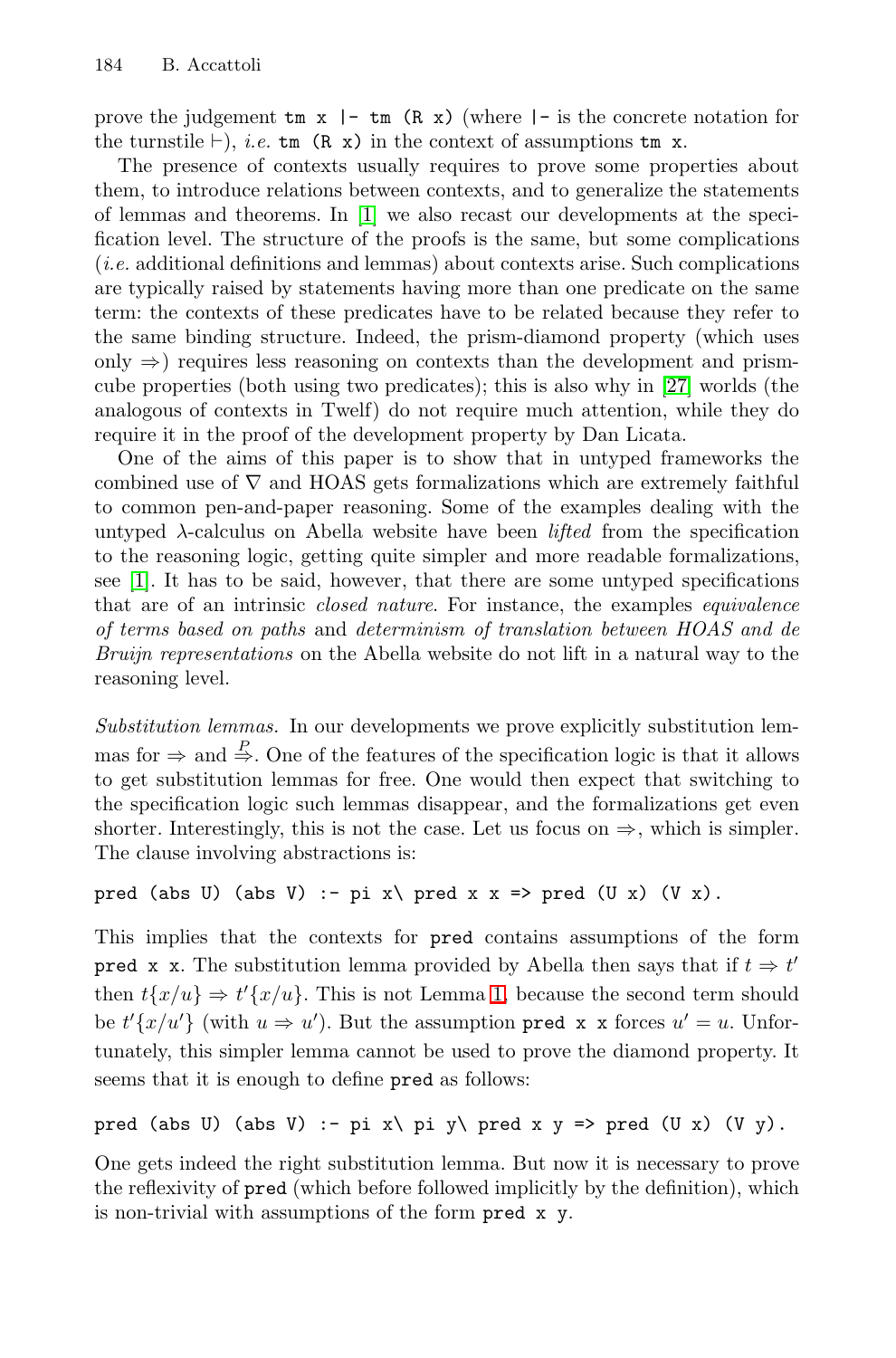Summing up, the substitution lemmas for free provided by the specification level do not help in any way in the development under study.

**Acknowledgements.** To Dale Miller, who supervised me, encouraged me and helped me all along this work. To Kaustuv Chaudhuri and David Baelde for help and discussions about HOAS and Abella. To Fabien Renaud, Stéphane Zimmermann, and the anonymous reviewers for suggesting useful improvements. This work was partially supported by the Qatar National Research Fund under grant NPRP 09-1107-1-168.

#### **References**

- 1. Accattoli, B.: Sources, <https://sites.google.com/site/beniaminoaccattoli/residuals>
- 2. Baelde, D.: On the expressivity of minimal generic quantification. Electr. Notes Theor. Comput. Sci. 228, 3–19 (2009)
- 3. Barendregt, H.P.: The Lambda Calculus Its Syntax and Semantics, vol. 103. North-Holland (1984)
- 4. Berry, G., Lévy, J.J.: Minimal and optimal computations of recursive programs. In: POPL, pp. 215–226 (1977)
- 5. Brotherston, J., Vestergaard, R.: A formalised first-order confluence proof for the  $\lambda$ -calculus using one-sorted variable names. Inf. Comput. 183(2), 212–244 (2003)
- 6. Dunfield, J., Pientka, B.: Beluga: A Framework for Programming and Reasoning with Deductive Systems (System Description). In: Giesl, J., Hähnle, R. (eds.) IJCAR 2010. LNCS, vol. 6173, pp. 15–21. Springer, Heidelberg (2010)
- 7. Elliott, C., Pfenning, F.: Higher-order abstract syntax. In: PLDI, pp. 199–208 (1988)
- 8. Gacek, A.: The Abella Interactive Theorem Prover (System Description). In: Armando, A., Baumgartner, P., Dowek, G. (eds.) IJCAR 2008. LNCS (LNAI), vol. 5195, pp. 154–161. Springer, Heidelberg (2008)
- 9. Gacek, A.: A framework for specifying, prototyping, and reasoning about computational systems. Ph.D. thesis, University of Minnesota (September 2009)
- 10. Gacek, A.: Relating nominal and higher-order abstract syntax specifications. In: PPDP 2010, pp. 177–186. ACM (July 2010)
- 11. Gacek, A., Miller, D., Nadathur, G.: Combining generic judgments with recursive definitions. In: LICS, pp. 33–44 (2008)
- 12. Gacek, A., Miller, D., Nadathur, G.: Reasoning in Abella about structural operational semantics specifications. ENTCS 228, 85–100 (2009)
- 13. Gacek, A., Miller, D., Nadathur, G.: Nominal abstraction. Inf. Comput. 209(1), 48–73 (2011)
- 14. Gacek, A., Miller, D., Nadathur, G.: A two-level logic approach to reasoning about computations. J. Autom. Reasoning 49(2), 241–273 (2012)
- 15. Glauert, J.R.W., Khasidashvili, Z.: Relating conflict-free stable transition and event models via redex families. Theor. Comput. Sci. 286(1), 65–95 (2002)
- 16. Homeier, P.V.: A proof of the Church-Rosser theorem for the  $\lambda$ -calculus in higher order logic. In: TPHOLs 2001: Supplemental Proceedings, pp. 207–222 (2001)
- 17. Huet, G.P.: Residual theory in λ-calculus: A formal development. J. Funct. Program. 4(3), 371–394 (1994)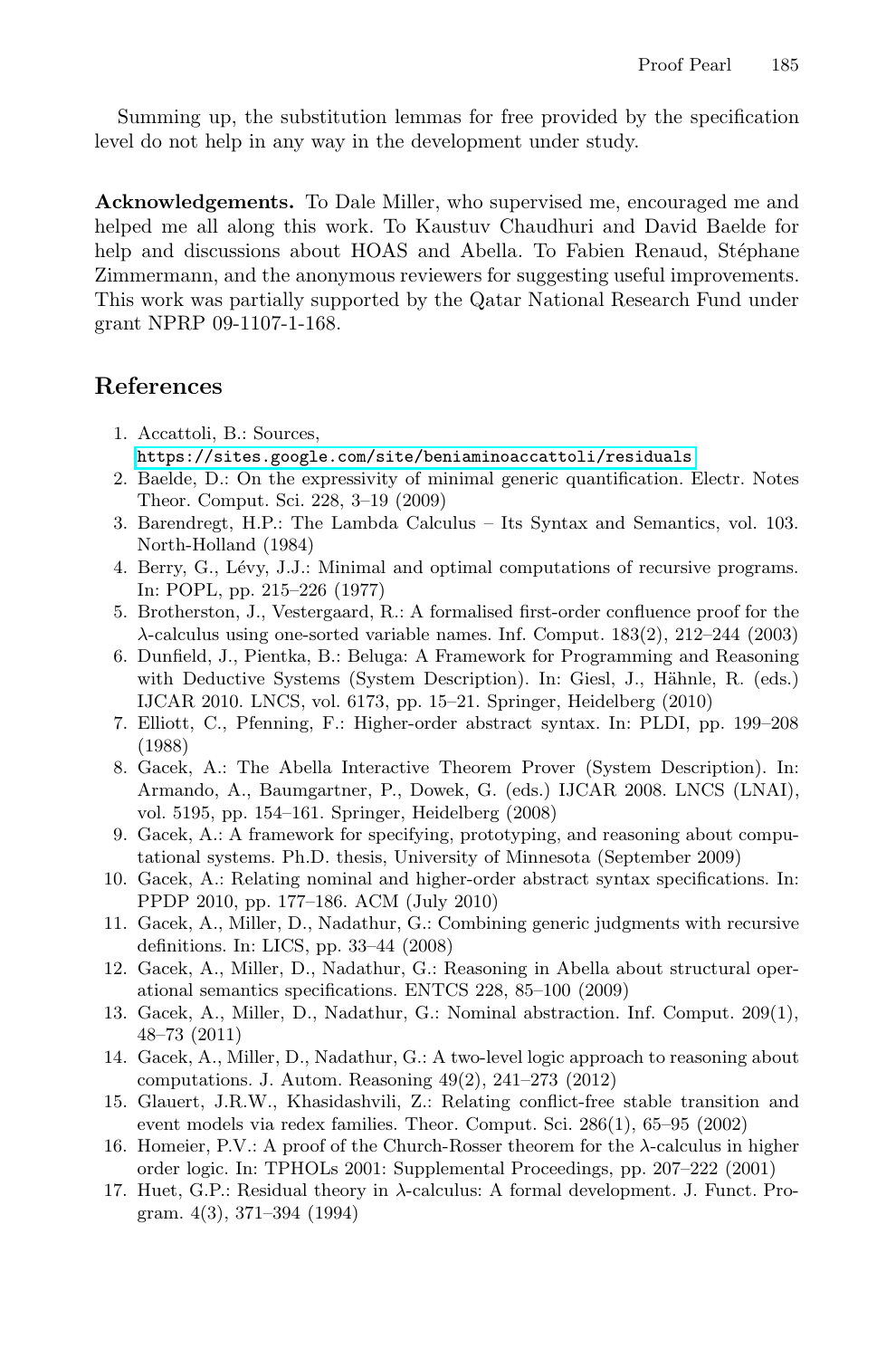- 18. Huet, G.P., L´evy, J.J.: Computations in orthogonal rewriting systems, I. In: Computational Logic - Essays in Honor of Alan Robinson, pp. 395–414 (1991)
- 19. Huet, G.P., Lévy, J.J.: Computations in orthogonal rewriting systems, II. In: Computational Logic - Essays in Honor of Alan Robinson, pp. 415–443 (1991)
- 20. Lévy, J.J.: Réductions correctes et optimales dans le lambda-calcul. Thése d'Etat, Univ. Paris VII, France (1978)
- 21. McKinna, J., Pollack, R.: Pure Type Systems Formalized. In: Bezem, M., Groote, J.F. (eds.) TLCA 1993. LNCS, vol. 664, pp. 289–305. Springer, Heidelberg (1993)
- 22. Melliès, P.-A.: Axiomatic Rewriting Theory VI Residual Theory Revisited. In: Tison, S. (ed.) RTA 2002. LNCS, vol. 2378, pp. 24–50. Springer, Heidelberg (2002)
- 23. Miller, D., Nadathur, G.: A logic programming approach to manipulating formulas and programs. In: SLP, pp. 379–388 (1987)
- 24. Miller, D., Tiu, A.: A proof theory for generic judgments. ACM Trans. Comput. Log. 6(4), 749–783 (2005)
- 25. Miller, D., Tiu, A.: Proof search specifications of bisimulation and modal logics for the  $\pi$ -calculus. ACM Trans. Comput. Log. 11(2) (2010)
- 26. Nipkow, T.: More Church-Rosser proofs (in Isabelle/HOL). Journal of Automated Reasoning, 733–747 (1996)
- 27. Pfenning, F.: A proof of the Church-Rosser theorem and its representation in a logical framework. Tech. Rep. CMU-CS-92-186, Carnegie Mellon University (1992)
- 28. Pfenning, F., Schürmann, C.: System Description: Twelf A Meta-Logical Framework for Deductive Systems. In: Ganzinger, H. (ed.) CADE 1999. LNCS (LNAI), vol. 1632, pp. 202–206. Springer, Heidelberg (1999)
- 29. Pientka, B.: Beluga: Programming with Dependent Types, Contextual Data, and Contexts. In: Blume, M., Kobayashi, N., Vidal, G. (eds.) FLOPS 2010. LNCS, vol. 6009, pp. 1–12. Springer, Heidelberg (2010)
- 30. Pollack, R.: Polishing up the Tait-Martin-Löf proof of the Church-Rosser theorem (1995)
- 31. Rasmussen, O.: The Church-Rosser theorem in Isabelle: a proof porting experiment. Tech. Rep. 164, University of Cambridge (1995)
- 32. Shankar, N.: A mechanical proof of the Church-Rosser theorem. J. ACM 35(3), 475–522 (1988)
- 33. Takahashi, M.: Parallel reductions in  $\lambda$ -calculus. Inf. Comput. 118(1), 120–127 (1995)
- 34. Terese: Term Rewriting Systems, Cambridge Tracts in Theoretical Computer Science, vol. 55. Cambridge University Press (2003)
- 35. Vestergaard, R.: The Primitive Proof Theory of the lambda-Calculus. Ph.D. thesis, Heriot-Watt University, Edinburgh, Scotland (2003)